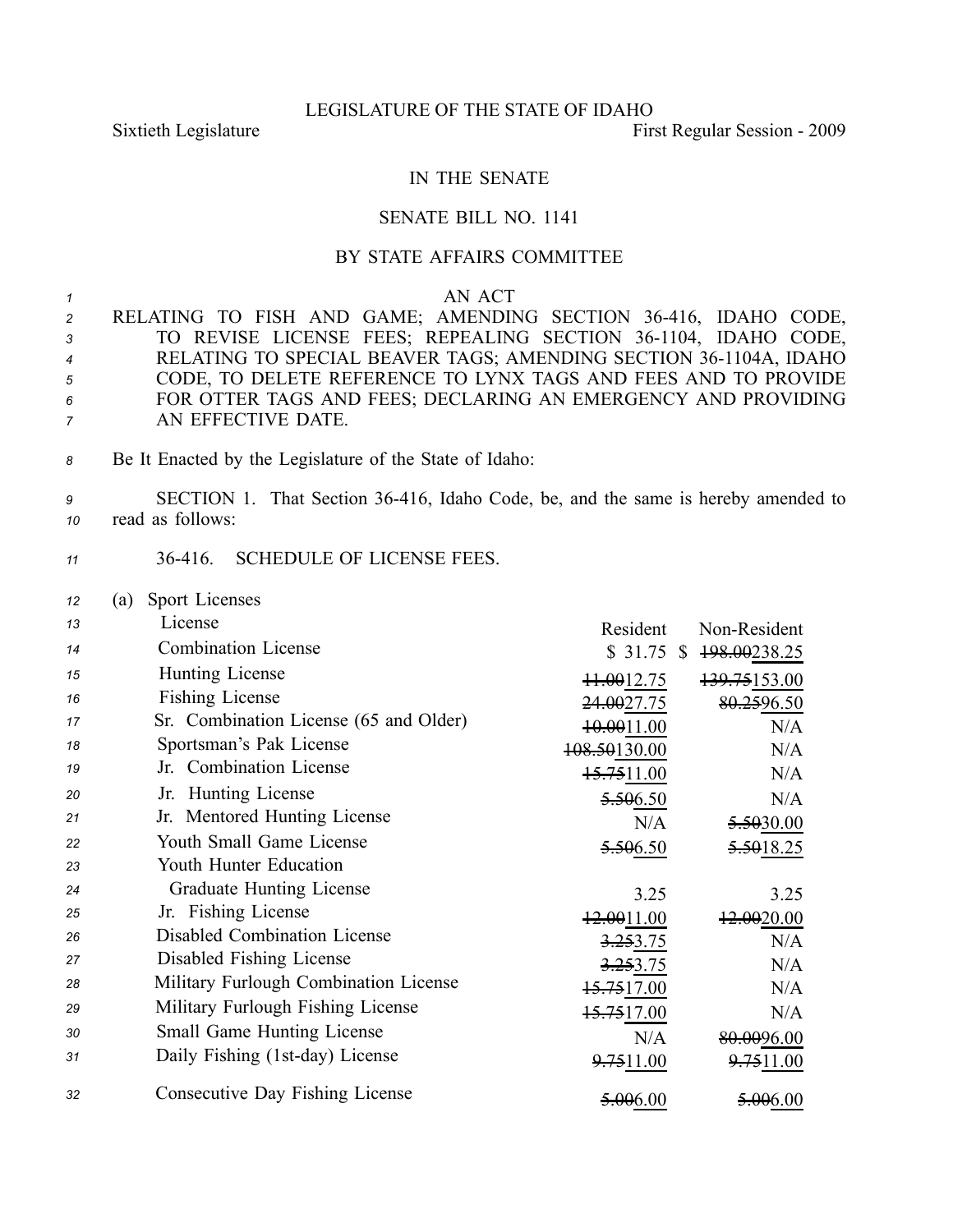| 1  |     | 3 Day Fishing with Salmon/Steelhead Permit       | N/A                    | <del>29.75</del> 35.75        |
|----|-----|--------------------------------------------------|------------------------|-------------------------------|
| 2  |     | Nongame Hunting License                          | N/A                    | 27.5033.75                    |
| 3  | (b) | Sport Tags                                       |                        |                               |
| 4  |     | Deer Tag                                         | \$18.0020.00           | 256.75259.00<br>$\mathbb{S}$  |
| 5  |     | Controlled Hunt Deer Tag                         | 24.50                  | 300.00                        |
| 6  |     | Jr. or Sr. or Disabled American Veteran Deer Tag | 9.0010.00              | N/A                           |
| 7  |     | Jr. Mentored Deer Tag                            | N/A                    | 9.0022.00                     |
| 8  |     | Elk A Tag                                        | 29.0032.00             | <del>370.75</del> 400.00      |
| 9  |     | Elk B Tag                                        | 35.00                  | 410.00                        |
| 10 |     | Controlled Hunt Elk Tag                          | 36.50                  | 415.00                        |
| 11 |     | Jr. or Sr. or Disabled American Veteran Elk Tag  | 14.7516.25             | N/A                           |
| 12 |     | Jr. Mentored Elk Tag                             | N/A                    | <del>14.75</del> 38.00        |
|    |     | Bear Tag                                         |                        |                               |
| 13 |     |                                                  | 9.7518.00              | 150.00184.25                  |
| 14 |     | Jr. or Sr. or Disabled American Veteran Bear Tag | 5.0010.00              | N/A                           |
| 15 |     | Jr. Mentored Bear Tag                            | N/A                    | 5.0022.00                     |
| 16 |     | Turkey Tag                                       | 18.00                  | <del>65.75</del> 78.25        |
| 17 |     | Jr. or Sr. or Disabled American                  |                        |                               |
| 18 |     | Veteran Turkey Tag                               | 9.00                   | N/A                           |
| 19 |     | Jr. Mentored Turkey Tag                          | N/A                    | 9.0018.00                     |
| 20 |     | Mountain Lion Tag                                | 9.7518.00              | 150.00184.25                  |
| 21 |     | Gray Wolf Tag                                    | 9.7518.00              | 150.00184.25                  |
| 22 |     | Antelope Tag                                     | 29.5035.00             | <del>256.75</del> 310.00      |
| 23 |     | Moose Tag                                        |                        | 165.00194.00 1,750.002,100.00 |
| 24 |     | Sheep Tag                                        |                        | 165.00194.00 1,750.002,100.00 |
| 25 |     | Goat Tag                                         |                        | 165.00194.00 1,750.002,100.00 |
| 26 |     | Sandhill Crane Tag                               | 18.00                  | 65.75                         |
| 27 | (c) | Sport Permits                                    |                        |                               |
| 28 |     | Bear Baiting Permit                              | \$11.0013.00           | \$<br>11.0030.00              |
|    |     |                                                  |                        |                               |
| 29 |     | Hound Hunter Permit                              | <del>11.00</del> 13.00 | <del>100.00</del> 168.00      |
| 30 |     | WMA Upland Game Bird Permit                      | 22.0033.25             | <del>22.00</del> 50.00        |
| 31 |     | Archery Permit<br>Muzzleloader Permit            | 16.5018.25             | 16.5018.25                    |
| 32 |     | Salmon Permit                                    | 16.5018.25             | 16.5018.25                    |
| 33 |     | <b>Steelhead Permit</b>                          | <del>11.00</del> 18.00 | 11.0024.00                    |
| 34 |     |                                                  | 11.0018.00             | <del>11.00</del> 24.00        |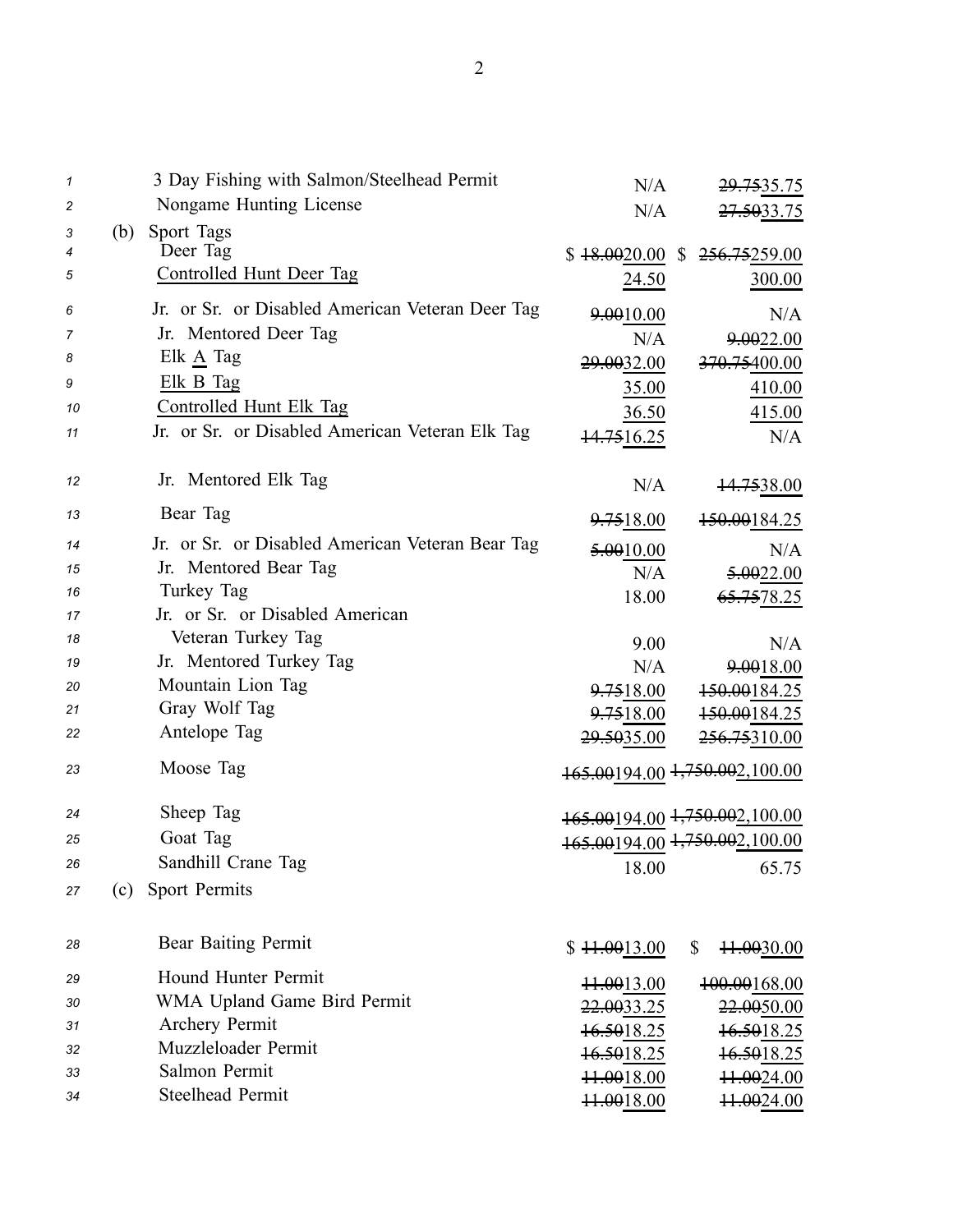| 1        | <b>Federal Migratory Bird Harvest</b>            |                           |                              |
|----------|--------------------------------------------------|---------------------------|------------------------------|
| 2        | Info. Permit                                     | 0.003.00                  | 0.003.00                     |
| 3        | <b>Handieapped Disabled</b>                      |                           |                              |
| 4        | Archery Permit                                   | 0.00                      | 0.00                         |
| 5        | 2-Pole Fishing Permit                            | 12.0013.75                | 12.0013.75                   |
| 6        | Turkey Controlled Hunt Permit                    | 6.00                      | 6.00                         |
| 7        | Sage/Sharptail Grouse Permit                     | 3.00                      | 3.00                         |
| 8        | Disabled Hunt Motor                              |                           |                              |
| 9        | Vehicle Permit                                   | 0.00                      | 0.00                         |
| 10       | Commercial Licenses and Permits<br>(d)           |                           |                              |
| 11       | Raptor Captive Breeding Permit                   | \$ <del>65.75</del> 78.75 | \$<br><del>65.75</del> 78.75 |
| 12       | <b>Falconry Permit</b>                           | <del>27.25</del> 32.50    | N/A                          |
| 13       | <b>Falconry Capture Permit</b>                   | N/A                       | 139.75168.00                 |
| 14       | Jr. Trapping License                             | 5.506.25                  | N/A                          |
| 15       | Trapping License                                 | 25.0028.75                | <del>250.00</del> 300.00     |
| 16       | Taxidermist-Fur Buyer License                    |                           |                              |
| 17       | 5 year license                                   | <del>175.00</del> 210.00  | N/A                          |
| 18       | 1 year license                                   | <del>38.25</del> 45.25    | 139.00168.25                 |
| 19       | <b>Shooting Preserve Permit</b>                  | 329.75398.25              | N/A                          |
| 20       | Commercial Wildlife Farm License                 | 137.50165.00              | N/A                          |
| 21       | Commercial Fishing License                       | 110.00130.00              | 220.00265.00                 |
| 22       | Wholesale Steelhead License                      | 165.00198.25              | 165.00198.25                 |
| 23       | Retail Steelhead Trout Buyer's License           | <del>33.00</del> 39.25    | 33.0039.25                   |
| 24       | Commercial Tags<br>(e)                           |                           |                              |
| 25       | <b>Bobcat Tag</b>                                | \$<br>8.253.00            | \$<br>8.253.00               |
| 26       | Lynx Tag                                         | 8.25                      | <del>8.25</del>              |
| 27       | Beaver Tag                                       | 5.50                      | 5.50                         |
| 28       | Otter Tag<br>Net Tag                             | 3.00                      | 3.00                         |
| 29<br>30 | Crayfish/Minnow Tag                              | <del>55.00</del> 65.75    | 55.0065.75                   |
|          |                                                  | <del>1.25</del> 3.00      | 1.253.00                     |
| 31       | Miscellaneous-Other Licenses<br>(f)              |                           |                              |
| 32       | Duplicate License                                | 5.506.50<br>\$            | \$<br>5.506.50               |
| 33       | <b>Shooting Preserve License</b>                 | ++.0022.00                | <del>11.00</del> 22.00       |
| 34       | Captive Wolf License                             | 22.0026.25                | N/A                          |
| 35<br>36 | Miscellaneous-Other Tags<br>(g)<br>Duplicate Tag | \$<br>5.506.50            | \$<br>5.506.50               |
| 37       | Wild Bird Shooting Preserve Tag                  | 5.506.50                  | 5.506.50                     |